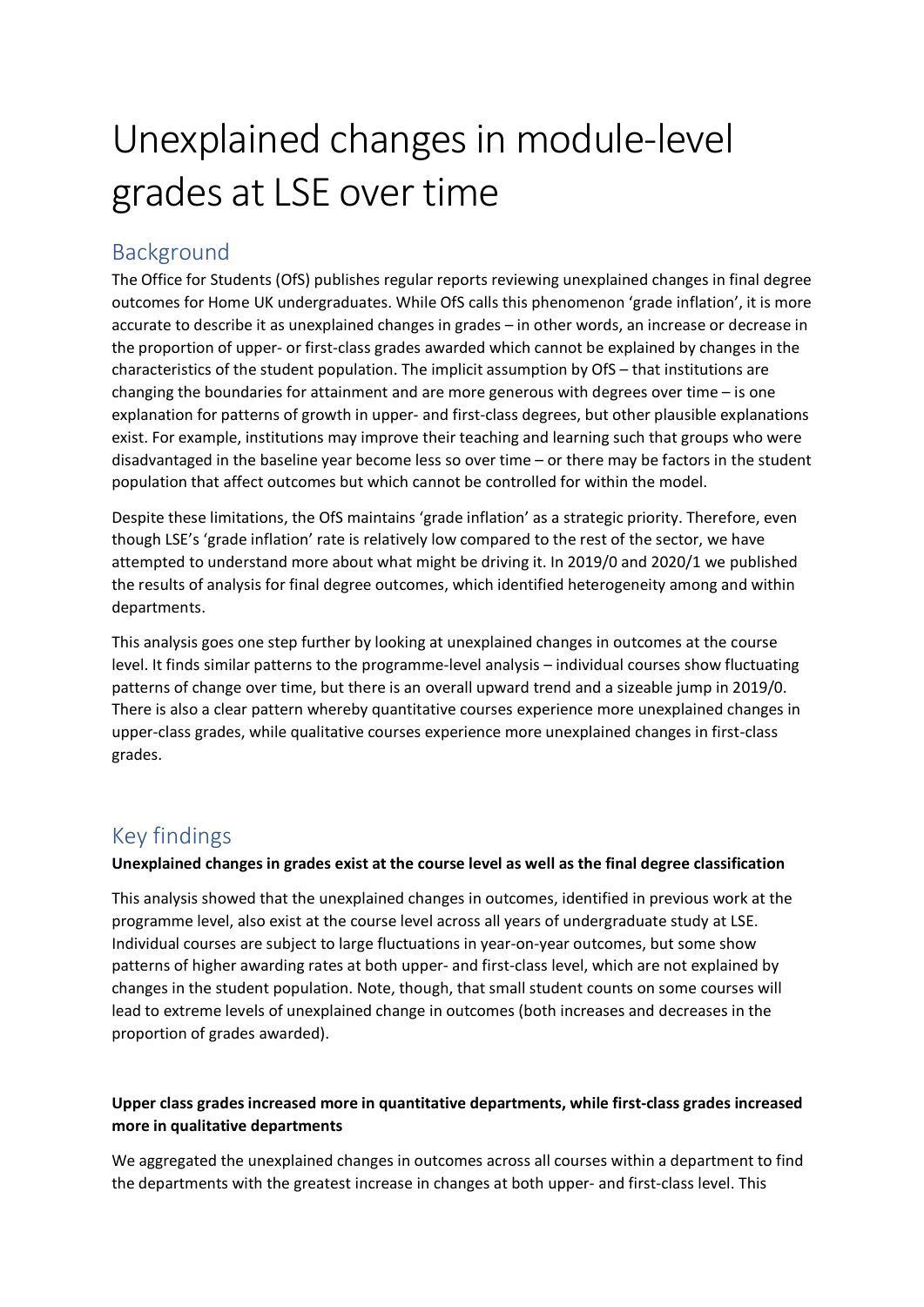analysis showed that five of the top six departments for an unexplained increase in upper-class grades were quantitative. And five of the top six departments for an unexplained increase in firstclass grades were qualitative. Finance is the only department to appear in the top six for both upperand first-class grades.

Moreover, aggregating all course results in quantitative and in qualitative departments showed very similar patterns. Unexplained changes in outcomes at upper-class level was generally higher in quantitative courses, with a very big increase in the rate during 2019/0. At the first-class level, the biggest unexplained increase occurred in qualitative courses over the most recent 6 years.



## Module 'grade inflation' rate, by department

#### **2019/0 was an atypical year for unexplained changes in outcomes, possibly due to COVID-19**

Looking at individual courses, courses in departments, and courses within the qualitative/quantitative split we saw varying levels of heterogeneity within the rate of unexplained changes in outcomes – but in 2019/0 the pattern is much clearer, with nearly every course, department and discipline experiencing a big increase in unexplained changes in outcomes. This is likely due to some combination of the changes to teaching and assessment that began in March 2020 due to the COVID-19 pandemic – but more research would be needed to understand the exact causal mechanisms.